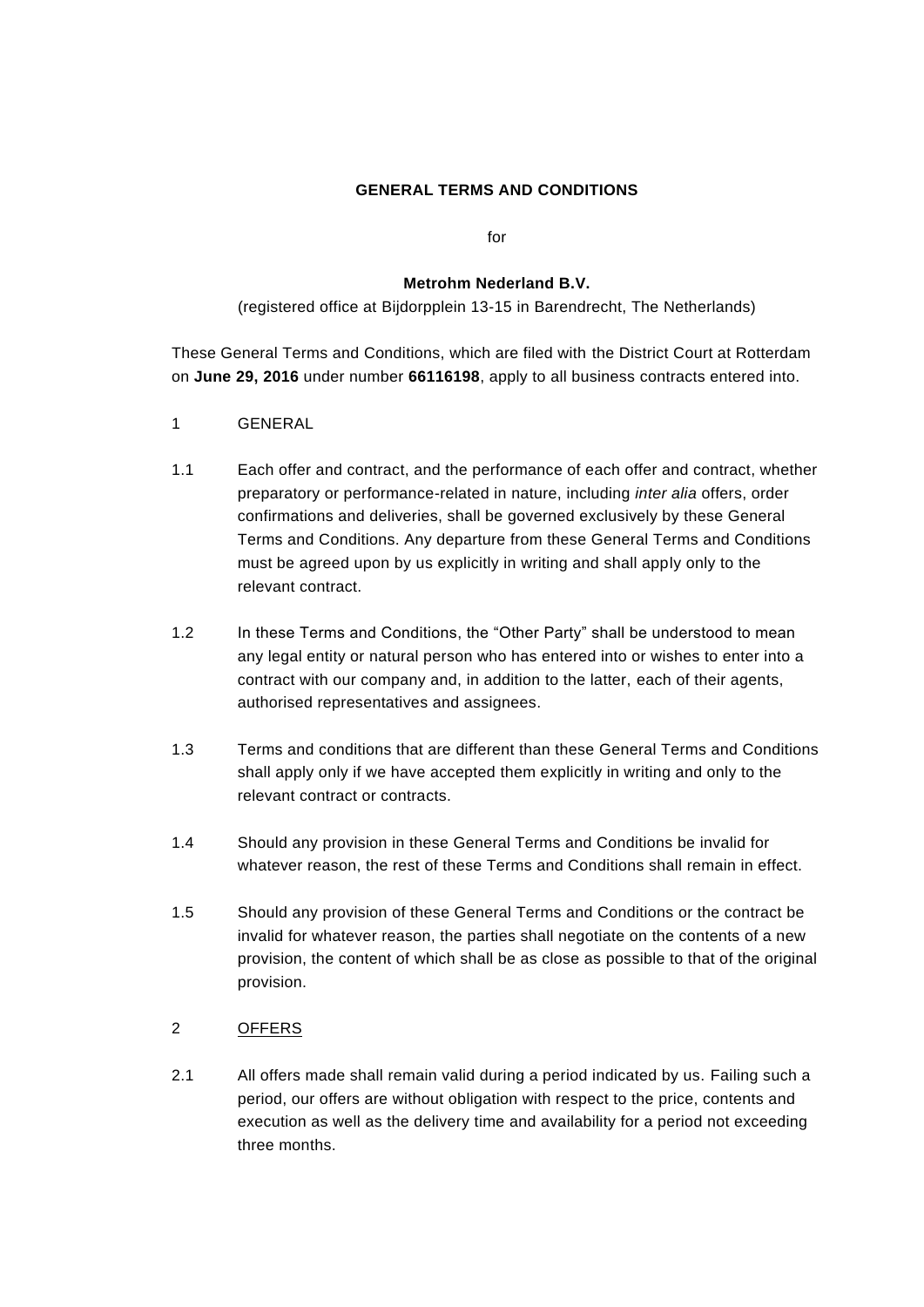- 2.2 All price lists, brochures, drawings, designs, switch diagrams and other information provided are as accurate as possible. These are only binding on us if confirmed explicitly in writing.
- 2.3 All data and/or information provided with an offer shall remain our property or intellectual property and must be returned at our first request.
- 2.4 The sending of offers, documentation and/or further documentation shall not oblige us to deliver or accept the order, unless the offer is irrevocable and the Other Party indicates that they accept this offer.
- 2.5 We reserve the right to make technical modifications to the extent that this does not alter the function and use of the goods. As a result, technical specifications, as well as dimensions and weights, may alter or be altered.

## 3 CONTRACT

- 3.1 Subject to the terms below, a contract with us shall not be entered into until we have explicitly accepted or confirmed a written order in writing. The order confirmation shall be deemed to truly and fully represent the contract.
- 3.2 Any additional agreements or changes made after entering into the contract, as well as any agreements and/or commitments made (orally or otherwise) by our staff or on our behalf by our salespersons, agents, representatives or other intermediaries shall only be binding on us if we have confirmed these agreements and/or commitments in writing.
- 3.3 A contract for work for which no offer or order confirmation has been sent because of its nature and scope shall be entered into at the moment the actual performance of the contract is started by us or on our behalf. The invoice shall also serve as an order confirmation, which shall also be deemed to truly and fully represent the contract. Concerning the terms of Articles 3.1, 3.2 and 3.3, our records shall be determinative, unless there is written proof to the contrary.
- 3.4 Each contract is entered into by us under the condition precedent that the Other Party proves that it is, in our sole discretion, sufficiently creditworthy to fulfil the financial terms of the contract.
- 3.5 On or after entering into the contract, and prior to performance or further performance of the contract, we may require security from the Other Party to ensure that payment and other obligations will be fulfilled.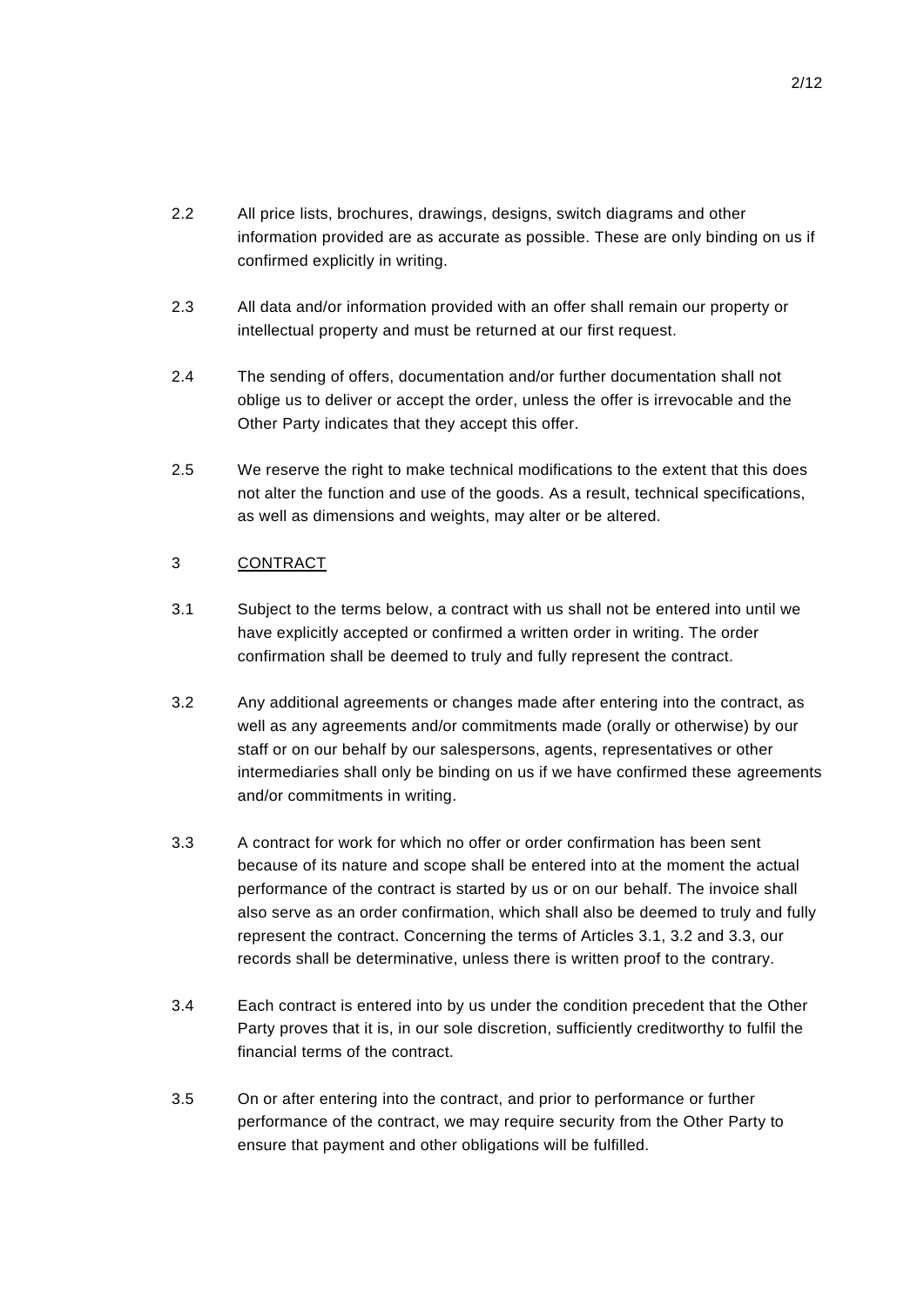3.6 We may, if we consider this to be necessary or desirable, engage third parties for the proper performance of the contract.

# 4 PRICES

- 4.1 Unless stated otherwise, all prices listed are subject to change.
- 4.2 Unless stated otherwise, our prices are:
	- based on the price levels for purchase prices, wages, wage costs, social security and government charges, freight charges, insurance premiums and other costs applicable at the time of the offer or on the order date;
	- based on delivery DDP for The Netherlands and EXW for international deliveries, subject to the terms of Article 15.3;
	- exclusive of BTW (Dutch VAT), import duties, other taxes, levies and charges:
	- stated in Euros; changes in exchange rates, if any, shall be passed on.
- 4.3 In the event of an increase for whatever reason in one or more of the cost-price factors, including but not limited to wages, materials and changes in exchange rates, we may increase the order price accordingly, unless agreed otherwise. In this event, the Other Party may dissolve the contract.
- 4.4 With respect to orders and/or deliveries whose net invoice value is for a (certain) low amount, we shall be entitled to charge administration and/or handling costs in advance.
- 5 DELIVERY AND DELIVERY TIME
- 5.1 Unless agreed otherwise, delivery shall be made DDP or EXW Barendrecht, by ship, train, lorry and airplane, respectively. The Other Party shall assume the risk for goods the moment the goods are loaded.
- 5.2 The Other Party shall inspect the delivered goods or packing for possible shortages or visible damage immediately upon delivery, or carry out this inspection after notification from us that the goods are at the Other Party's disposal.
- 5.3 The Other Party shall list on the delivery note, the invoice and/or the transport documents each shortage in or damage to the delivered goods and/or to the packing at the time of the delivery. Unless agreed otherwise, there shall be no requirement to respond to complaints relating to this if this is not done.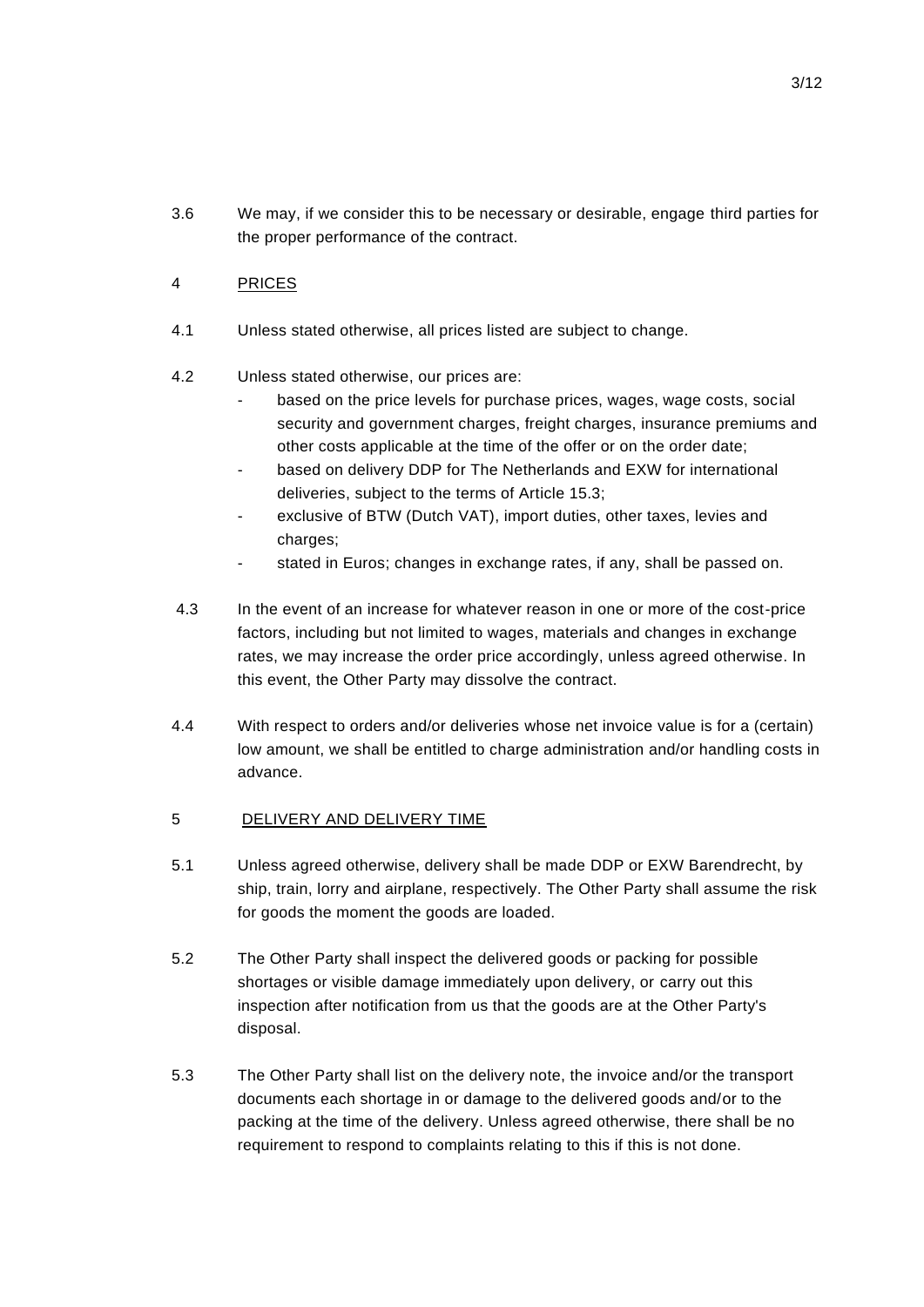- 5.4 Unless the order confirmation states that this is not to apply, we shall be entitled to deliver in parts (i.e. partial deliveries), which we may invoice separately. The Other Party shall then be obliged to pay in accordance with the terms as referred to in "Payment" below.
- 5.5 The delivery times indicated are not deadlines, unless agreed otherwise in writing.
- 5.6 We shall not be required to pay any compensation if a delivery is not on time, unless agreed otherwise in writing. If we repeatedly exceed delivery times and may set a final (reasonable) period for delivery, the Other Party may claim in writing that we are in default. If delivery does not take place within that period, the Other Party shall be entitled to dissolve the contract (in writing), unless the cause of exceeding the delivery time cannot be attributed to us.
- 5.7 Any change and/or cancellation of all or part of an assignment or order by or at the request of the Other Party may only take place with our prior written permission and on condition that the work we have already performed, including all used materials thereto, is paid in full by the Other Party. In the event of a change and/or partial cancellation at the Other Party's request, we shall be entitled to pass on the costs and additional costs involved to the Other Party and to set a new delivery time.
- 5.8 If the Other Party does not take delivery of the goods within the delivery time or delivery period, or if the Other Party fails to observe an agreed upon on-call period, we shall be entitled to invoice the Other Party for the goods in question. We shall also be entitled, at our discretion, to store these goods or have them stored, entirely at the Other Party's expense and risk. Should the Other Party fail within the applicable period to take delivery or call up the goods, we shall be entitled, at our discretion, to the performance of the contract or to the dissolution of the contract, neither option prejudicing our entitlement to compensation and/or damages.
- 5.9 Return shipments shall only be accepted after we have given explicit approval in writing.
- 5.10 The other party shall bear the expense and/or risk of any loss or damage, including breakage, at the time of or resulting from storage (including temporary storage) and/or safekeeping and/or processing of the goods given to us for safekeeping and/or processing, unless such damage can be attributed to an intentional act or omission or gross negligence from our side.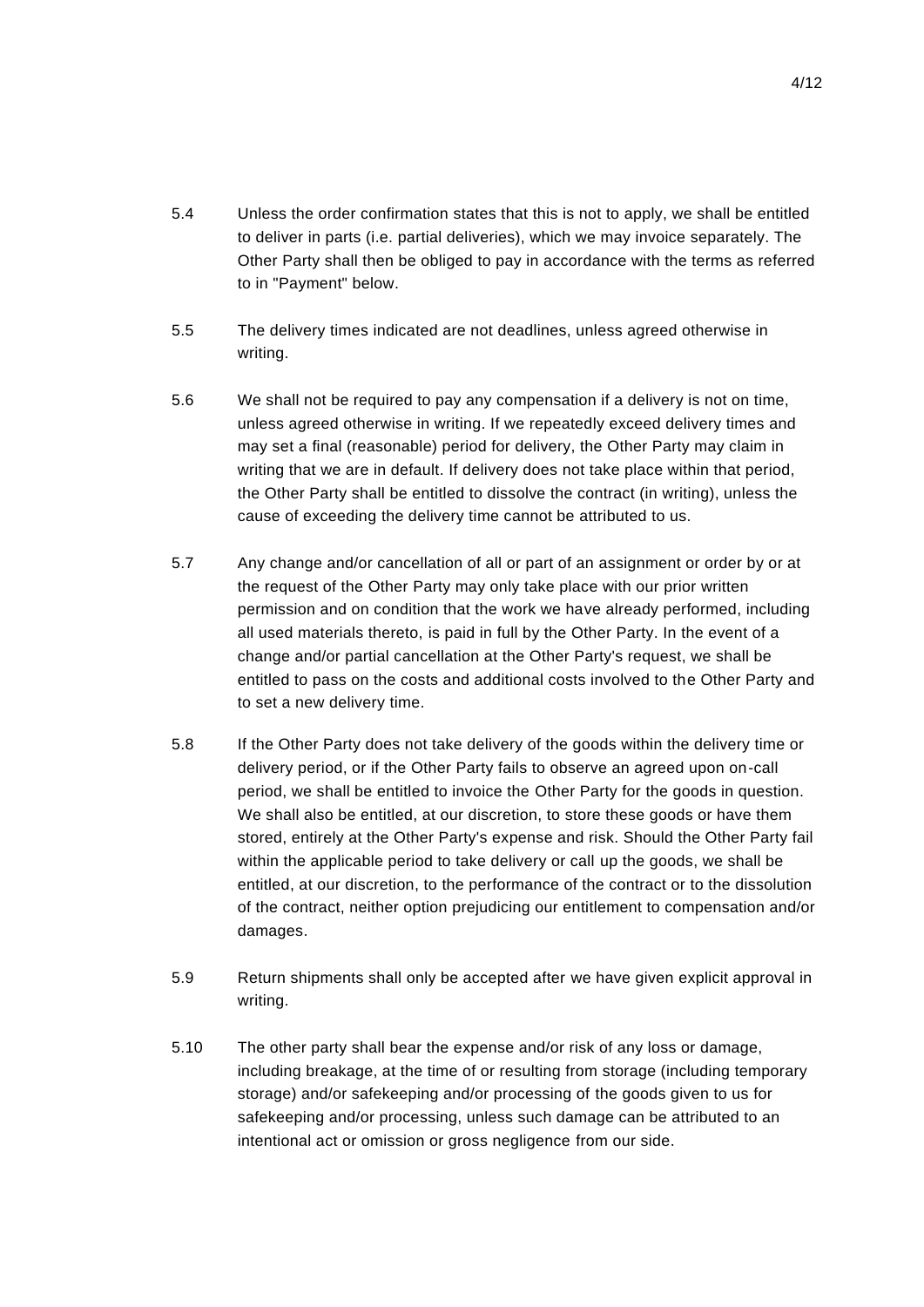# 6 TRANSPORT/RISK

- 6.1 If the Other Party does not provide us with detailed instructions, we shall (according to the standards of responsible business people and traders) determine the method of transport, shipping, packing and suchlike, without accepting any liability for this. The specific wishes, if any, of the Other Party in relation to transport and/or shipment shall only be carried out if the Other Party has stated that it will bear the additional costs involved.
- 6.2 In principle, the goods shall always be transported at the expense and risk of the Other Party, even if at the demand of the carrier bills of lading, transport addresses and suchlike contain the clause that the shipper is to bear the expense and risk of all transport-related loss and damage.

# 7 INTELLECTUAL PROPERTY

- 7.1 We explicitly retain all intellectual property rights in the work carried out for the assignment, including in the software we supply, unless explicitly agreed otherwise in writing.
- 7.2 The Other Party shall not remove or alter any marking in relation to trademarks, trade names, patents or other rights in the goods we deliver, including markings relating to the confidential nature and secrecy of the goods delivered, unless otherwise agreed. The Other Party shall impose this clause on its other contractual parties as a third-party clause.
- 7.3 We shall not accept any liability for infringements of intellectual or industrial property rights of third parties that are due to changes made to the delivered goods without our permission.

# 8 NON-ATTRIBUTABLE BREACH

8.1 If we are prevented by force majeure, of either a permanent or temporary nature, from performing the contract in full or in part, we may, without judicial intervention and without being liable to pay compensation or damages, dissolve the contract in full or in part by giving written notification to this effect. In this event we remain entitled to payment from the other party for performance we had already delivered prior to the occurrence of the force majeure, or to suspend performance or further performance of the contract. In the event of suspension, we may also dissolve the contract in full or in part.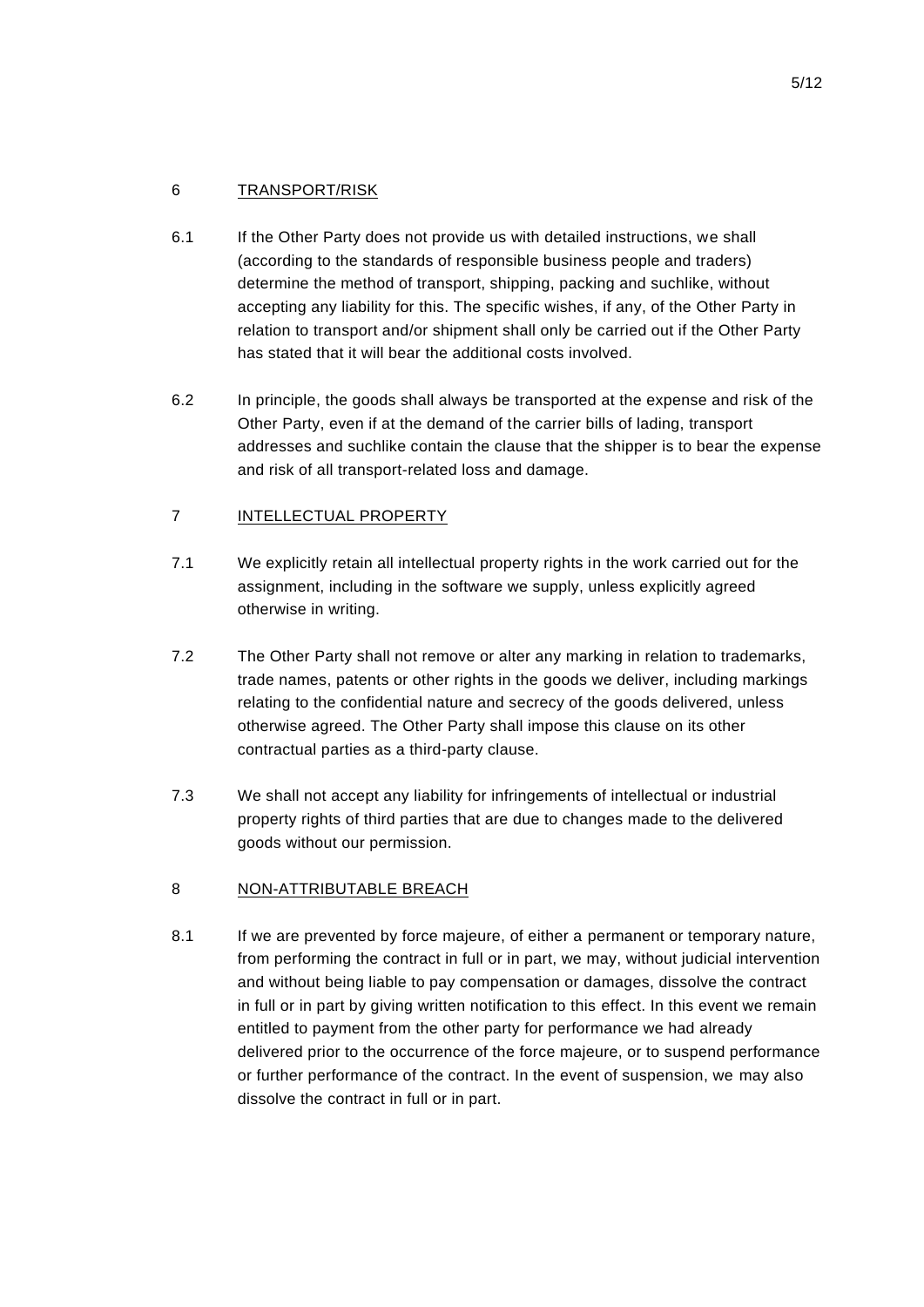8.2 Force majeure includes all circumstances due to which we are unable temporarily or permanently to fulfil our obligations, such as government measures, strikes, failure of our suppliers to deliver the goods required to supply our goods and services, as well as any circumstances in which we can no longer be required to perform our obligations or perform them any further with respect to the Other Party. We may also invoke force majeure if the circumstance giving rise to the force majeure occurs after our performance should have been carried out.

## 9 LIABILITY

- 9.1 Except in the event and to the extent that provisions of mandatory law relating to (product) liability prescribe otherwise, as well as with due observance of the legal rules of public order and good faith, we shall not be bound to compensate for any loss or damage, of whatever nature, to any movable or immovable property or any person, including trading loss, on the part of the Other Party or any third party, which loss or damage is directly or indirectly caused by or connected with any property or good delivered by us or on our behalf, or which is directly or indirectly caused by or connected with any use or any application or processing of such property or good, or its storage or safekeeping, or the assembly or installation of such property or good, or making it operational. The Other Party explicitly indemnifies us against claims and court actions based on or relating to any such loss or damage, unless the loss or damage is due to the intentional act or omission or the gross negligence of our staff and/or third parties engaged by us.
- 9.2 With due observance of the other terms of this Article, we shall in any case not be liable for loss or damage caused directly or indirectly by injudicious use of the goods or property delivered, or by its use for a purpose other than that for which it is suitable according to objective criteria, or for a purpose other than that for which we may reasonably assume it to be used. Nor shall we be liable for loss or damage due to a defect in our product if:
	- a. we did not market the product;
	- b. it is plausible, in view of the circumstances, that the defect that caused the loss or damage did not exist at the time we put the product on the market, or that this defect occurred subsequently;
	- c. our product was not manufactured for us for sale or for any other form of commercial distribution, nor manufactured or distributed in the context of exercising our profession;
	- d. the defect is due to the fact that the product complies with mandatory government regulations;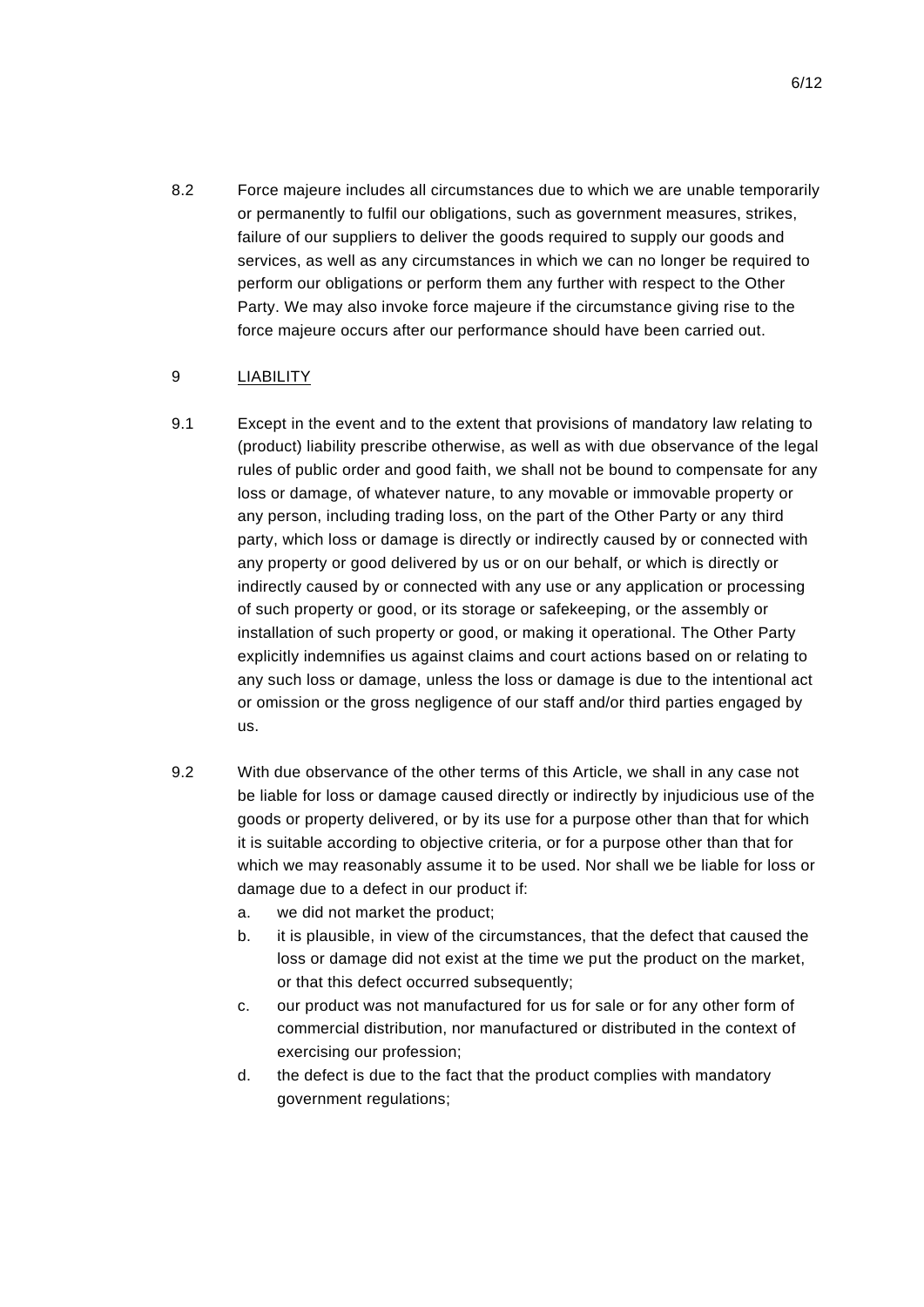- e. it was impossible to discover the existence of the defect based on the state of scientific and technical knowledge at the time we put the product on the market;
- f. concerning the manufacturer of a part, the defect can be blamed on the design of the product of which the part is a component, or on the instructions provided by the manufacturer of the product.
- g. the loss or damage is due to careless behaviour on the part of the Other Party, of the Other Party's staff or other persons it has engaged, or any other person on the side of the Other Party.
- h. the loss or damage is due to infringement of any patent, model for use, trademark, mark of origin, model right, copyright or neighbouring right, right in a semiconductor product or its topography, right in a database or other data collection, or any other industrial or intellectual property right or any other exclusive right, or infringement or violation of a licence under any such right, which is the direct or indirect consequence of use and/or application and/or publication or reproduction of information provided by or on behalf of the other party, such as descriptions, drawings, models, designs and the like.
- 9.3 Our liability shall be partly assessed on the basis of our product liability business interruption insurance, as well as pursuant to the Dutch Product Liability Act (*Wet Produktenaansprakelijkheid*). Subject to the terms elsewhere in this Article, loss or damage we cause to the other party (including trading loss) shall always be limited to the sum insured under our liability insurance policy. If necessary, at the Other Party's request, we will provide information on the sum up to which we are insured.
- 9.4 Compensation shall be considered to be made in full only on fulfilment of the applicable warranty and/or claim obligations, and/or payment by us and/or our insurer or insurers of the loss established.
- 9.5 The Other Party shall always bear the risk of any assistance provided by us in the assembly, making operational and/or installation of goods and not explicitly stated in the assignment.
- 9.6 With respect to advice given, we shall only be liable for ordinarily foreseeable and avoidable shortcomings, on the understanding that such liability shall never exceed the amount of the fee stipulated and received for the advice in question.
- 9.7 Subject to the terms elsewhere in this Article 9, a claim for compensation or damages shall be barred after one year has passed since the loss or damage manifested itself, was discovered or recognised or could reasonably have been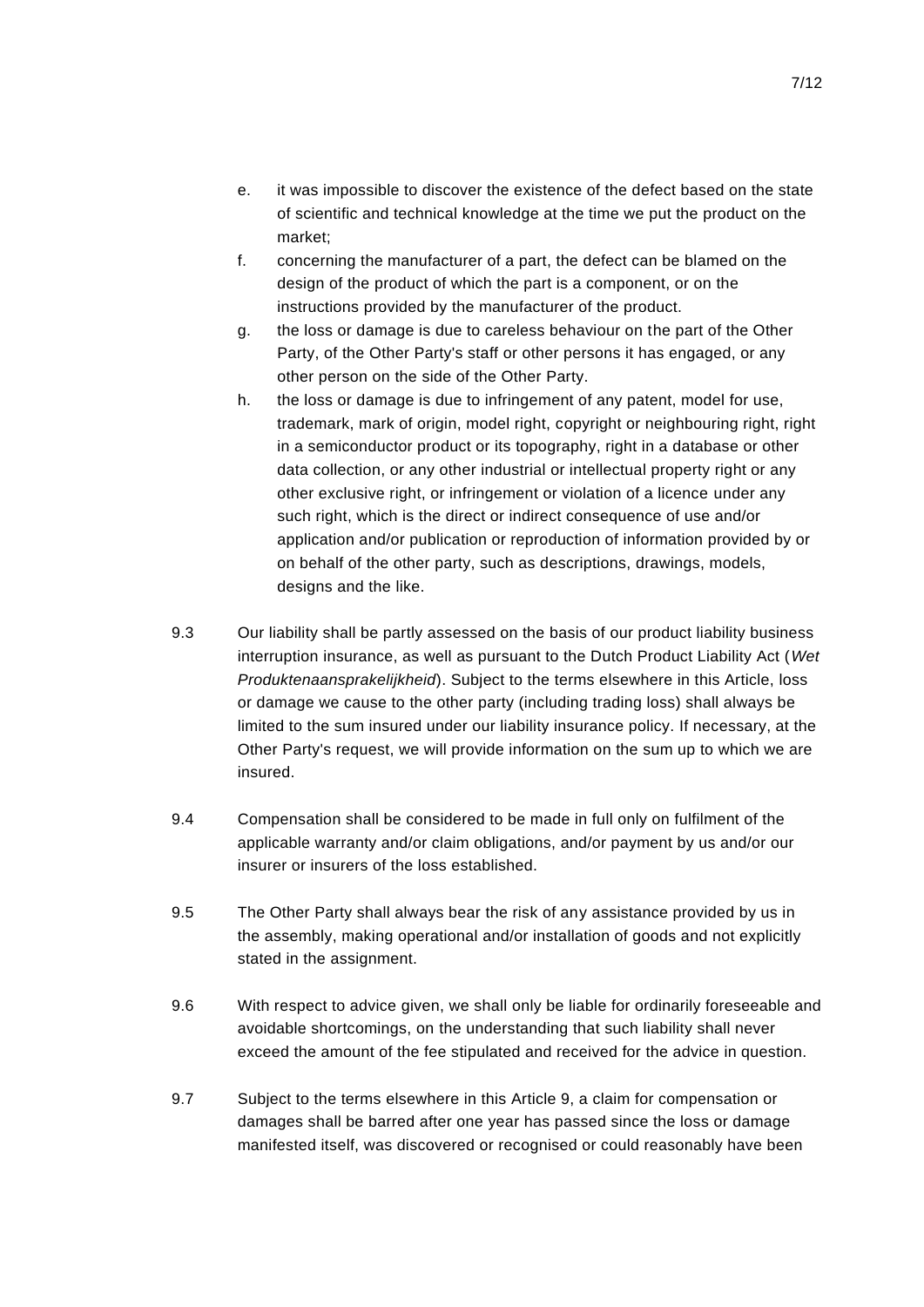discovered or recognised, but in any case after three years have passed since the delivery.

9.8 In respect of goods we have purchased from a third party, the terms applicable to the relevant transaction (contracts and/or warranty) shall also apply vis-à-vis the Other Party.

### 10 WARRANTY

- 10.1 The goods that leave our factory have been inspected.
- 10.2 Subject to the provisions stated elsewhere in these General Terms and Conditions, Metrohm Nederland warrants the soundness of the material used and the properties promised and the related proper operation of the goods delivered by Metrohm Nederland. This warranty applies only to new products for a period of twelve (12) months from the delivery date (including the "approval period"), unless otherwise agreed in writing. A warranty for goods Metrohm Nederland has purchased elsewhere will only be given in the event that this is provided by the original manufacturer or manufacturers. A warranty shall apply to products which are not new only if this has been explicitly agreed upon; the provisions of these General Terms and Conditions shall also apply to such a warranty, except in the event and to the extent that explicit deviations are made therefrom.
- 10.2 For all repairs and spare parts used, warranty applies for a period of twelve (12) months, only on parts repaired and/or replaced..
- 10.3 In the event and to the extent that a warranty has been provided, any such warranty shall not extend to parts made of glass, electrodes, heating elements or parts subject to wear and tear, such as gaskets, drive belts and anything that is similar, in the broadest sense. The decision regarding whether or not parts are covered by the terms of the warranty terms is explicitly at our discretion.
- 10.4 Defects in the goods covered by the warranty shall be, as determined solely by us, either repaired or replaced with a new delivery. In principle, warranty work is carried out during normal working hours at our company. Warranty work may only be carried out outside normal working hours if a separate service contract has been entered into and only in the event and to the extent that this is specified in that service contract. We are entitled to do the warranty work (or have it done) outside our company if, in our opinion, this is in the interest of the work, or if the performance of such work in our company is not reasonably possible or desirable. If the goods offered to us for repair should prove not to show any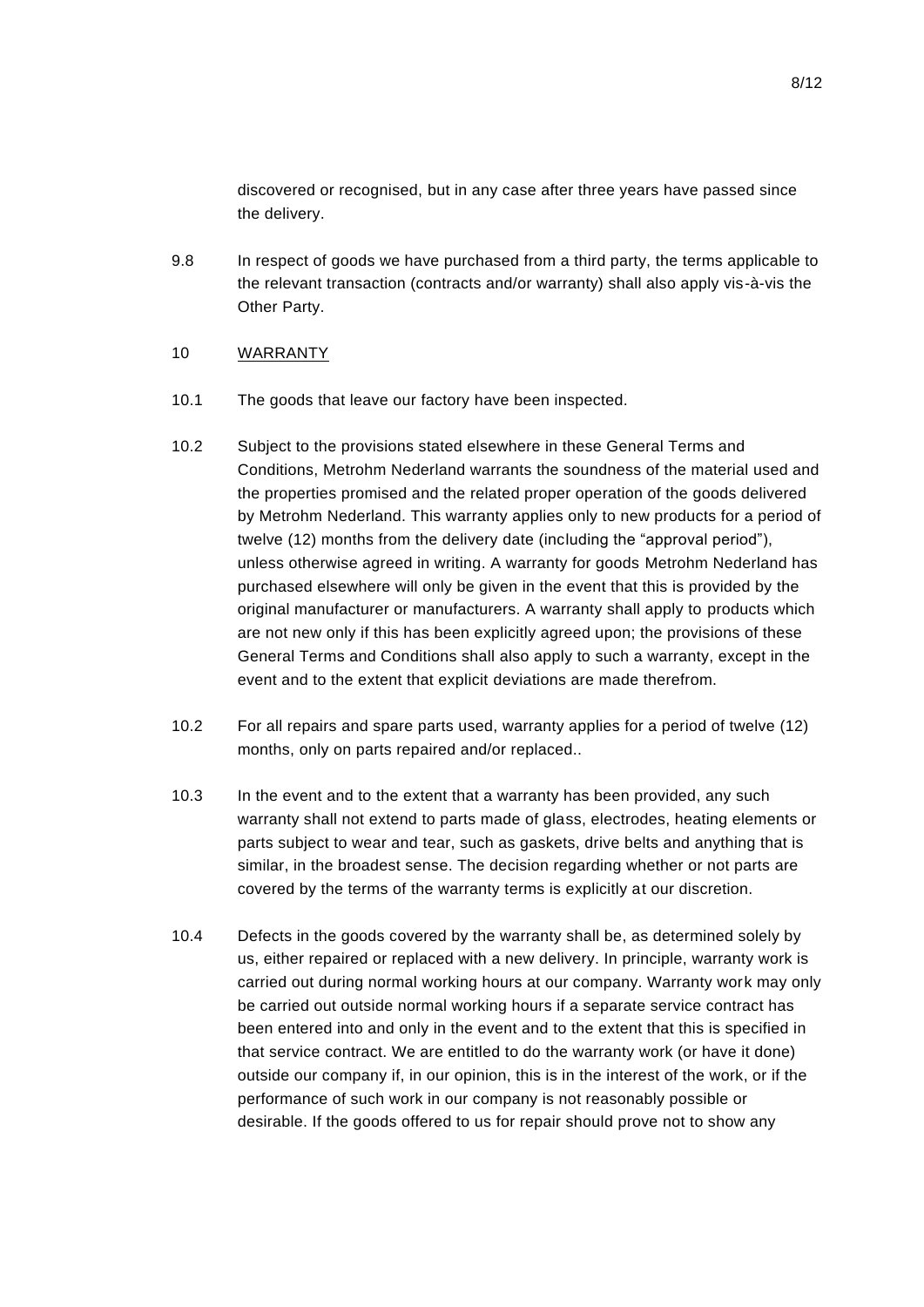defects, all costs incurred shall be payable by the Other Party, even during the warranty period.

- 10.5 Our warranty obligation shall lapse if the Other Party alters or repairs the goods delivered or has the goods altered or repaired, or if the goods delivered are used other than for ordinary purposes (including business purposes), or if the goods are, in our exclusive opinion, handled, used or maintained injudiciously. Our warranty obligation shall also lapse if the Other Party fails or has failed to perform any other obligation (under these General Terms and Conditions and/or the law).
- 10.6 Goods that are eligible for our warranty work must be sent CPT Schiedam. Shipments of repaired and/or replaced goods returned by us shall also be at the other party's expense and risk.

## 11 COMPLAINTS

- 11.1 The Other Party must inspect the goods immediately after delivery and as thoroughly as possible. Any complaints about failures or defects must be reported to us in writing within eight working days of delivery.
- 11.2 Failures or defects that cannot reasonably be discovered within the aforementioned period must be reported to us in writing immediately after discovery and within six months of delivery at the latest.
- 11.3 After expiry of this period or these periods, the Other Party shall be deemed to have approved the goods or the invoice. At that time, we shall no longer handle any complaints.
- 11.4 In the event that the complaint is considered well-founded, we shall only be obliged to take back the faulty goods and to replace them or make up any shortage, if the other party is not entitled whatsoever to enforce any additional right to any compensation.
- 11.5 The submission of a complaint shall never release the other party from its payment obligations vis-à-vis us.
- 11.6 Delivered goods may only be returned with our prior, written permission, under the conditions to be determined by us.
- 12 RETENTION OF OWNERSHIP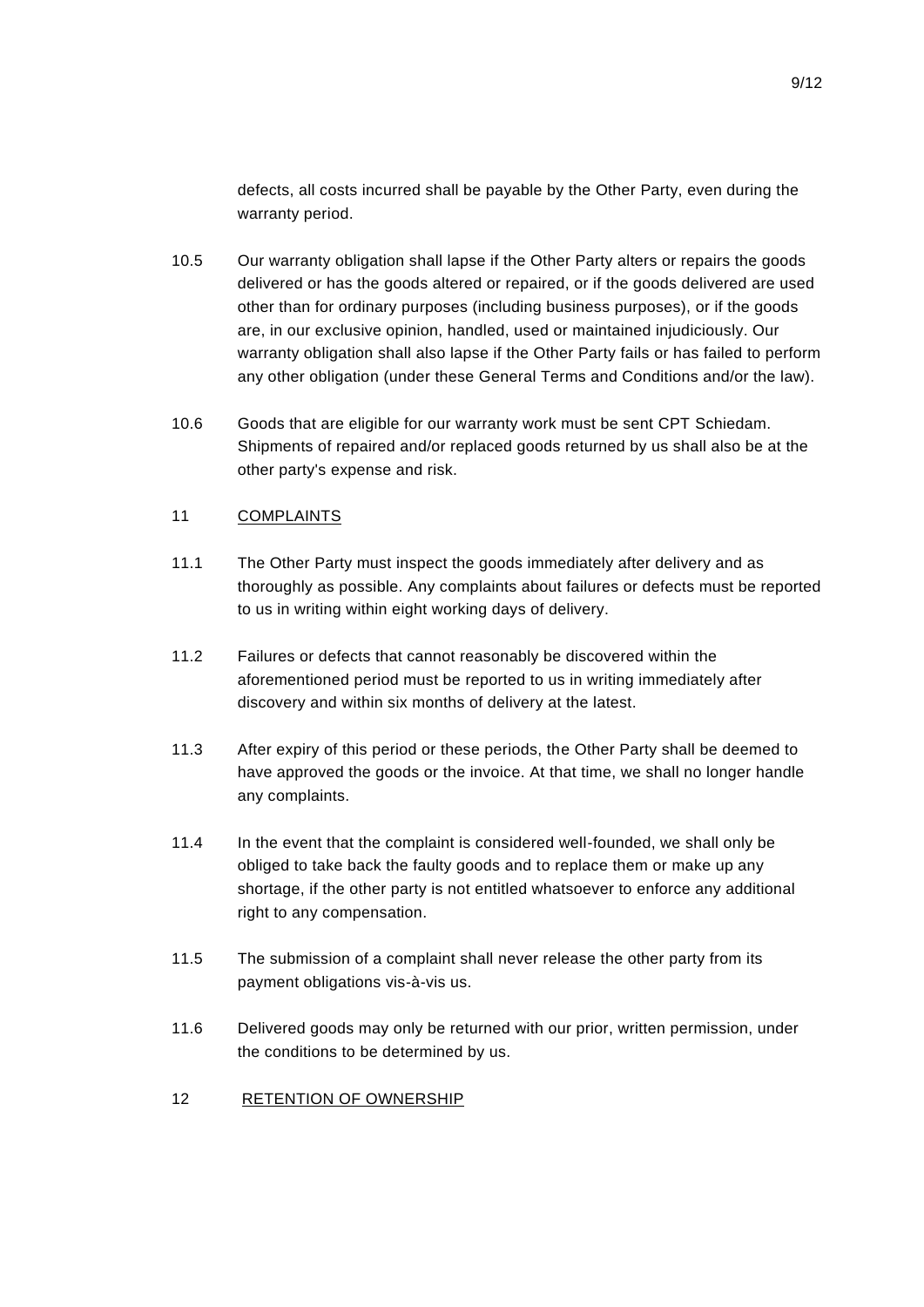- 12.1 Notwithstanding the terms stated elsewhere in this contract, we shall retain ownership of the goods we have delivered to the Other Party until the Other Party has paid in full everything it owes us under all written contracts entered into between us and the Other Party, on which the delivery or deliveries were based, including all obligations to pay aggregate balances and all claims by us in respect of breach by the Other Party of such contracts (including interest, costs and penalties).
- 12.2 For such goods, we shall acquire a non-possessory right of pledge, for which the Other Party grants now (to be effective then) its irrevocable permission for the amount of the value of the claims outstanding or still outstanding at such time.
- 12.3 The Other Party may resell or use the goods in the context of its normal business operations, but may not as long as they are subject to our retention of ownership pledge or otherwise encumber them with a restricted right.
- 12.4 We shall be entitled at all times, on the basis of the terms of this Article, to take back the goods (or have them taken back) from the Other Party or its holders if the Other Party fails to fulfil its obligations. The Other Party undertakes to cooperate in this.
- 12.5 In the event of resale by the Other Party of goods that are or remain partially or completely unpaid for, the Other Party assigns to us now (to be effective then) the claims against its purchaser (the second purchaser) that arise from this resale, which assignment shall then be considered as full or partial payment. The other party is obliged to give us the relevant information at our first request, so that we can claim the amount owed directly from the second purchaser. The amount that the second purchaser pays us will be deducted from the total owed to us by the Other Party. In the event of resale, the Other Party is also obliged to retain ownership in the same way as referred to in this Article.

# 13 PAYMENT

- 13.1 Payment shall be made by deposit or transfer to a bank account indicated by us within 30 days of the invoice date, failing which the Other Party shall be in default by operation of law without any notice of default being required. The value date quoted on our bank statements is decisive and shall therefore be considered as the payment date.
- 13.2 Each payment from the Other Party shall first serve to pay off the interest owed by the Other Party as well as the collection and/or administration costs incurred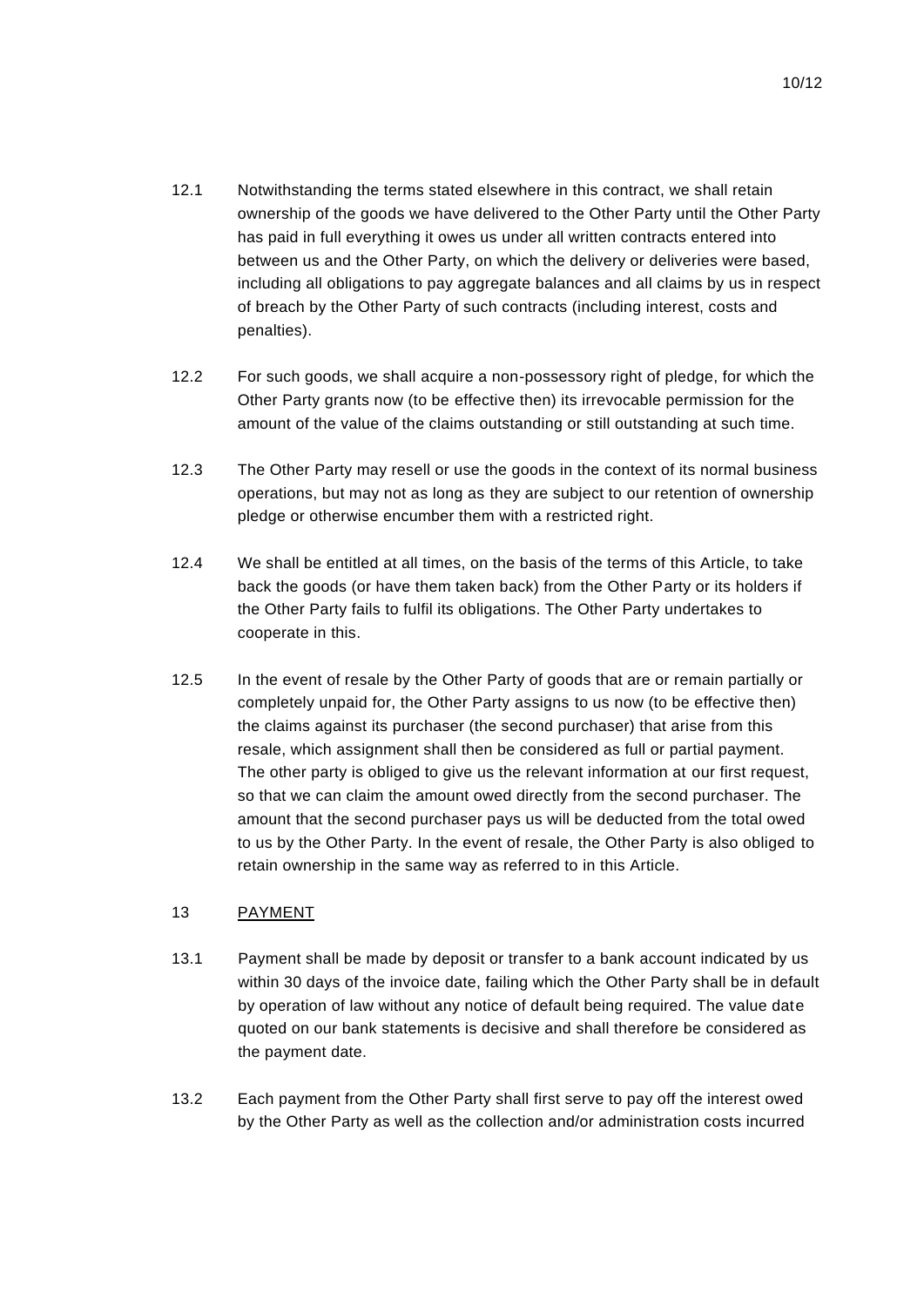by us, and shall subsequently be deducted from the outstanding claims, starting with the oldest.

- 13.3 In the event that the Other Party:
	- a. is declared insolvent, relinquishes the estate of the Other Party, files an application for a moratorium on payment, or attachment is levied on all or part of the property of the Other Party;
	- b. dies or is placed under guardianship;
	- c. fails to fulfil any obligation to which the Other Party is subject under the law or these Terms and Conditions;
	- d. fails to pay the amount of an invoice, in full or in part, within the stipulated period;

solely due to the occurrence of one of the circumstances referred to in a, b, c or d, we shall be entitled either to dissolve the contract by giving written notification to this effect or to receive any amount owed by the other party on the basis of the work and/or goods we have delivered forthwith (after notice of default) in its entirety, and also to receive back the goods delivered but not paid or not yet paid as our property, all this without prejudice to our right to compensation for costs, losses and interest.

13.4 From the moment the payment period expires without payment of the amount due, we shall be entitled to dissolve the contract wholly or in part, unless the breach, in view of its special nature or minor significance, does not justify such dissolution and its consequences.

### 14 INTEREST AND COSTS

- 14.1 From the moment the other party is in default until the date of payment in full, the Other Party shall owe default interest of 1.5% per month (including parts of a month). This shall not affect our right to receive full compensation or damages under the law.
- 14.2 All court and out-of-court costs to be incurred shall be payable by the Other Party. The out-of-court collection costs shall amount to at least 15% of the amount owed by the Other Party, including the aforementioned interest.

### 15 APPLICABLE LAW

15.1 Each offer and each contract, and its execution, are governed exclusively by Dutch law, with exclusion of the United Nations Convention on Contracts for the International Sale of Goods (Vienna Sales Convention).